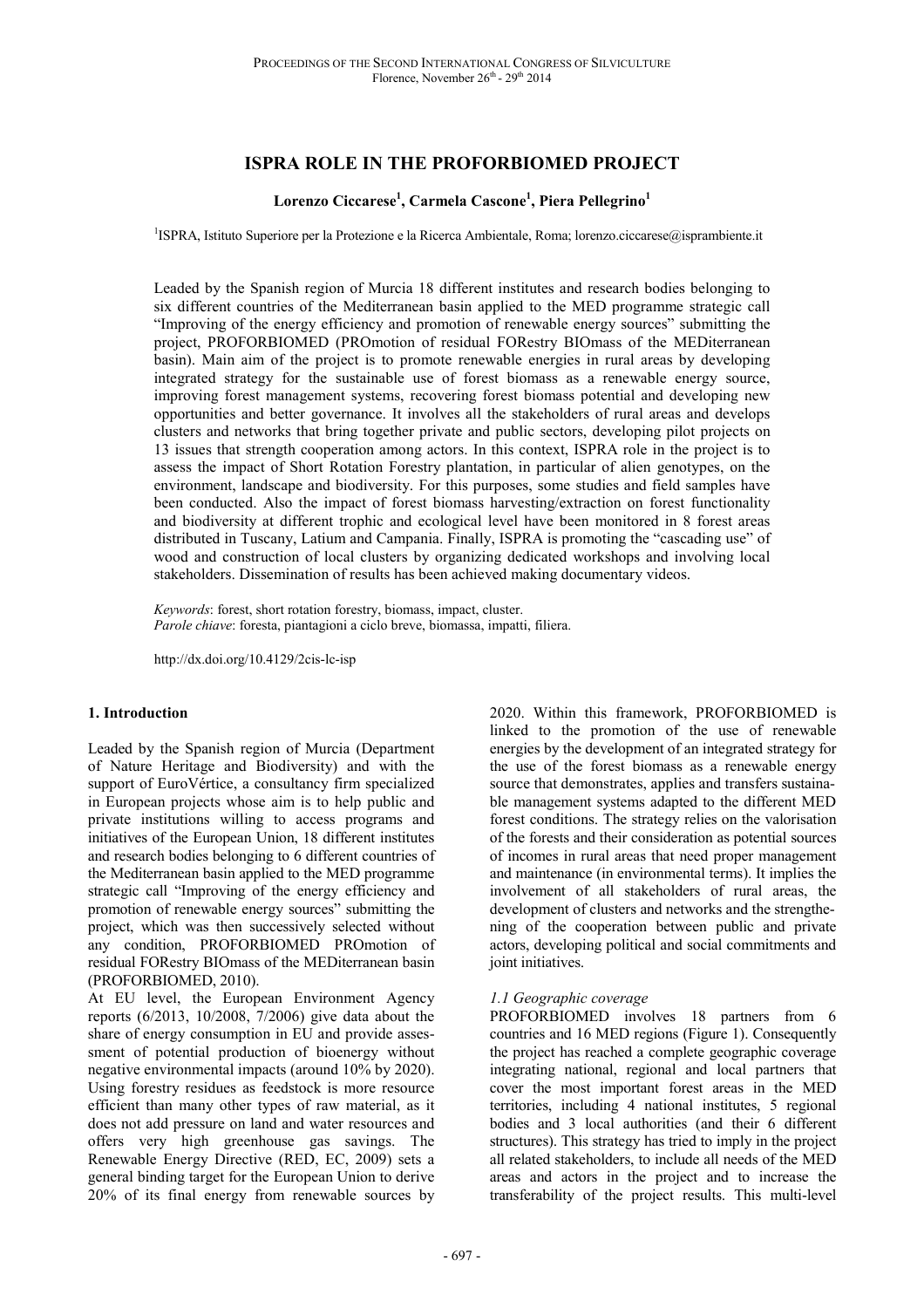approach is replicated in every country participating, where at least two of the different levels (national, regional, local) are represented and where the partners have been chosen to represent different key forest areas and/or to complement its work in the same area.

### *1.2 Summary of the project*

PROFORBIOMED promotes renewable energies (RE) in MED areas by developing an integrated strategy for the use of the forest biomass as a RE source, recovering the forest biomass potential, developing technical and legal aspects and promoting the use of forestry biomass for energy. The strategy relies on the involvement of key stakeholders in a forestry biomass production chain that takes into account sustainability and compatibility with other uses and provides new economic opportunities. It has a multi-sectorial dimension, working with public and private stakeholders related to forestry biomass chains at all levels (from European to local) and affecting 5 key policies: industry, energy, forests, agriculture and environment. It works on the valorisation of the forests as active sources of income that need proper management. The innovative aspects of the Project are related to the involvement of the diverse public and private stakeholders in the development of forestry biomass sector policies and actions.

The project has focused on the current weak points that prevent forestry biomass to be relevant for a sustainable development of territories, developing technical issues, supporting tools and policies, involving all stakeholders and creating structures that support the cooperation between public and private actors. On the other hand, it will develop pilot experiences on 13 topics, trying to reinforce the cooperation among stakeholders and serving as demonstration and transfer tools of know-how on technical and management issues. The project has brought on strategic long term impacts in rural areas on social, economic and environmental conditions and public policies. The main outputs will be technical proposals on practices and policies, a model on public support scheme and financing opportunities in forest biomass chain, development of agreements between public and private actors, transfer and application of know-how regarding forest and biomass management, creation of clusters and networks in rural areas and implementation of the smart grids concept to the biomass production chain.

The most relevant result is the promotion of RE and the involvement of key stakeholders in a forestry biomass production chain that improves governance of rural areas, reduces natural risks and fosters new economic opportunities. Moreover, results will contribute to restore the potential and conservation status of Mediterranean forests, halting their declining and promoting their active management and conservation.

# **2. Strategic Impacts**

The project is expected to support changes in MED rural areas that bring on strategic long term impacts in the MED area. These strategic impacts are related to two different aspects:

1) the project promotes a new management approach in forest areas, proposing a closer cooperation and joint work between the different stakeholders and strengthening the cooperation between private and public actors;

2) the project results can create a totally different new dynamic in rural areas, creating new opportunities and relationships leading to the revitalization of MED rural areas based on the promotion of the sustainable energy use of biomass.

This means a major structural change in the rural areas, currently declining since forests have not reached the multifunctionality characteristics that European rural policies have set as an objective for sustainable management. The necessary changes these rural areas need to reach the objectives include administrative, technical, social, legal and communication issues.

### *2.1 Economic impacts*

The enhanced forest activity would be an essential element to obtain rural incomes and permit the existence of an important industrial base. It would create new business opportunities, private investments, new job opportunities and revenues in the area.

### *2.2 Social impacts*

The implication of all the actors and the development of networks, plans, actions and tools that support the joint activities of the different stakeholders of the forest chain and the coordinated work of public and private sectors means a major change in the rural areas, where the lack of cooperation and the different approaches that private and public actors develop in forest management is considered as a major problem. On the other hand, the creation of economic opportunities would help to set population in rural areas.

# *2.3 Environmental impacts*

A sustainable use of forest to produce energy from biomass would reach to a reduction in the current risks that threaten MED forests, specially tree diseases and pests and forest fires due to the lack of maintenance works. This is caused by the lack of profitability of the forests. A change on this situation would mean a clear positive impact on biodiversity and the environmental value of rural areas. On the other hand, the promotion of wood biomass use for heat and power would support the EU objectives on renewable energies.

### *2.4 Policy impacts*

The success of the new approach proposed would change the way public administrations works in rural areas, changing policies and supporting tools, creating a new framework that could extend to national and European policies.

The sustainability of the project is assured due to the issues of the project, the partnership composition, the involvement of all stakeholders of rural areas in the project activities and the expected results of the project.

On one hand, forest management policies need a long term planning and strategies so the project is designed with a long term perspective. Besides this, the partnership includes local and regional administrations (with compe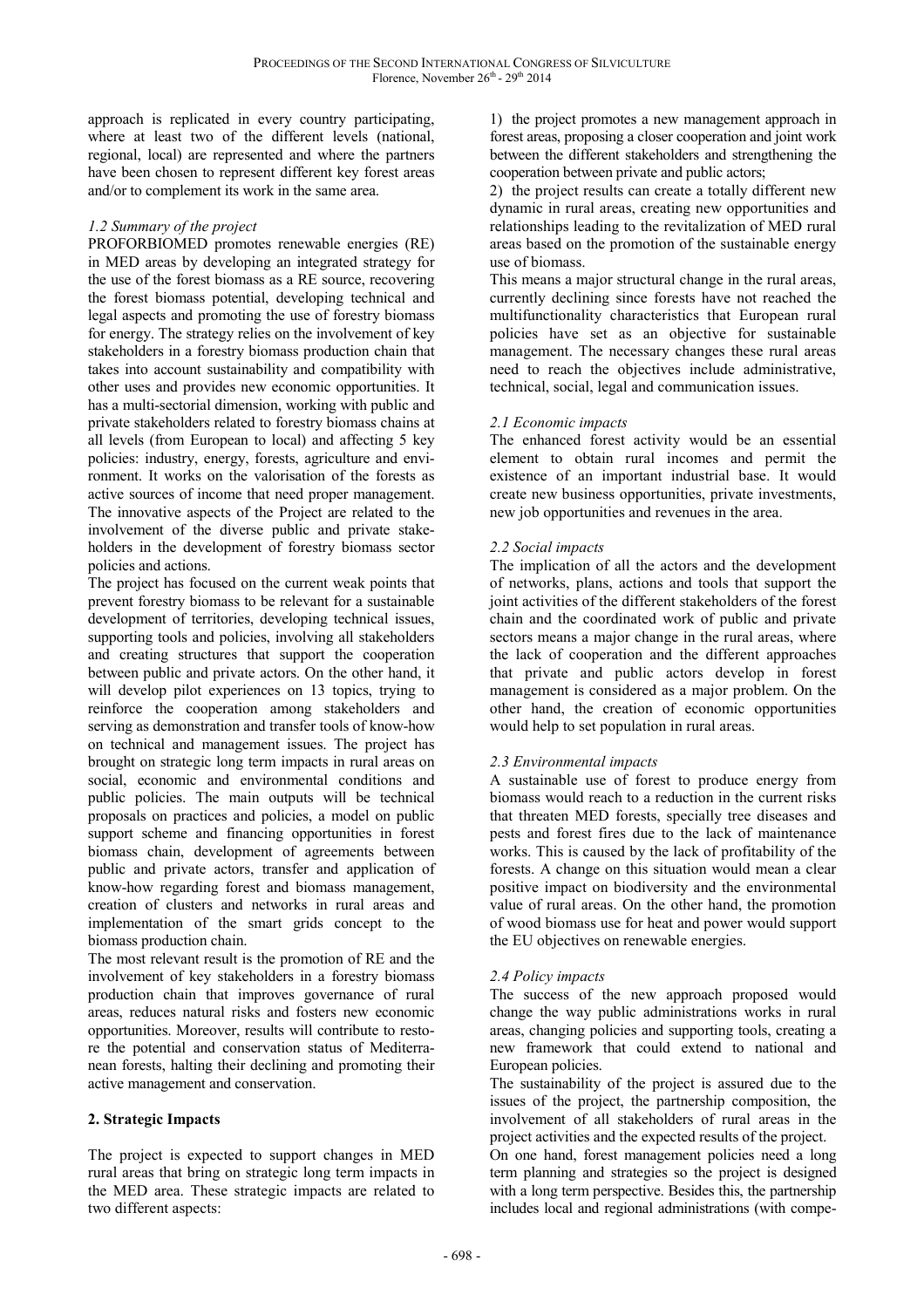tences in forest management) of all countries included in the project. These administrations are in charge of forest policies and its needs, strategies and current activities have been used for the development of this project. This assures that the activities and results of the project will be integrated in local and regional policies and initiatives.

On the other hand, the integrative approach of the project, including all kind of stakeholders, means a guarantee for a sustainable implementation and sustainability of the project. One of the main tasks of the project is the development of networks that promotes the joint work of different actors. There is a specific axis in the pilot activities focused on the development of the territorial framework, strengthening the stakeholder's implication and the building up of clusters, the setting up of agreements, political commitments between local and regional administrations and the rest of stakeholders and permanent structures to dynamize the rural areas.

The creation of strong, permanent links among stakeholders will boost future cooperation, supporting the sustainability of the activities after the end of the project. Project results will serve as demonstrative actions to promote the innovative approach that PROFOR-BIOMED proposes. This will support the development of new activities and the continuation of the project beyond the end of the European financing.

Finally, the partnership includes partners with specific assets in communication and dissemination activities at international level that will strengthen the transfer actions.

# **3. ISPRA role**

'Fondazione Lombardia per l'Ambiente' (FLA), 'Istituto Superiore per la Protezione e la Ricerca Ambientale' (ISPRA) and 'Dipartimento Regionale Azienda Foreste Demaniali' Regione Sicilia (DRAFD) are the Italian partners in the project. The role of ISPRA in the project is to assess the impact of forest biomass harvesting/extraction on forest functionality and biodiversity at different trophic and ecological level and monitor the impact of Short Rotation Forestry (SRF) plantation on the environment and biodiversity. In particular the Institute has carried out pilot actions: 1.1, 1.4 and 1.6.

### *3.1 Pilot action 1.1 Assessment of the structural diversity of forest habitats*

Data on forest structure has been collected also with the aim of quantifying the level of biomass harvesting/extraction (Bianco and Ciccarese, 2013; Ciccarese *et al.*, 2014).

It should serve as a basis for developing a method for assessing the biological and socio-economic amount of forest and out of forest biomass that can be taken in a sustainable manner (within the limits of natural renewability of the resource) and allocable to the supply of energy plants. Thus, in the reports we firstly describe general features of Lazio, including topography and geology, climate and land use, as well as societal and economic characteristics. Then we assess the bioenergy potential of forest and out of forest in the

region. The main factors driving the increase in Latium's dendro-energy potential are productivity increases and the additional area available for dedicated short rotation forest plantations. However, unless the correct incentives and safeguards are put in place to mobilize the potential in an environmentallyfriendly way, even a significantly lower exploitation of the biomass resource than projected could lead to increased environmental pressures, especially if sites are severely disturbed.

This results will provide policymakers the needed information and data to develop clear regional-level policy goals for forests and energy that reflect the principles of sustainable development and sustainable forest management.

# *3.2 Pilot action 1.4 Assessment of the environmental impact of forest biomass harvesting or extraction*

To be able to properly assess the impact of forest biomass harvesting/extraction on forest functionality and biodiversity vascular plants have been monitored in particular using floristic assemblage, Ellenberg indicators, Emeroby index. (Cipollaro and Colacino, 2005; Crosti *et al*., 2010). To evaluate the impact of forest biomass harvesting/extraction on forest functionality and biodiversity at different ecological level 8 forest areas distributed in Tuscany, Latium and Campania have been monitored. Data suggest the importance to calibrate the tree-cutting maintaining the woodland structure to avoid the radiation (L) increase and the consequent disturbance (H).

The analysis of the ecosystem through the humus/soil parameters and Ellenberg ecological indicators applied to flora and vegetation demonstrated to be an effective tool to detect and monitor the conservation forest status.

### *3.3 Pilot action 1.6 Demonstration plots with short rotation energy plantations*

To monitor the threat of energy plantations on biodiversity the impact of already established plantation of SRF has been investigated in different region with the aim of assessing the potential impact on the environment and also to monitor effects of using alien invasive genotypes on the biodiversity (Crosti and Forconi, 2006; Crosti *et al*., 2010). Moreover, guidelines to reduce the impact of SRF on biodiversity has been produced (CoE, 2009, Bianco *et al*., 2014). Also CO2 accumulation pools in a short rotation forestry plantations and its impact on GHG emissions has been estimated applying the CO2FIX model (Ciccarese *et al.*, 2014).

# *3.4 Other Results*

Finally, ISPRA is promoting the use of woody biomass among local stakeholders for heat and power purposes, thereby reinforcing the message of the BIOENERGY CLUSTER in the territory of Viterbo to develop biomass and bioenergy use for a greener and more prosperous local and rural economy. The development of the territorial framework, strengthening the stakeholder's implication and the building up of clusters, the setting up of agreements, political commitments between local and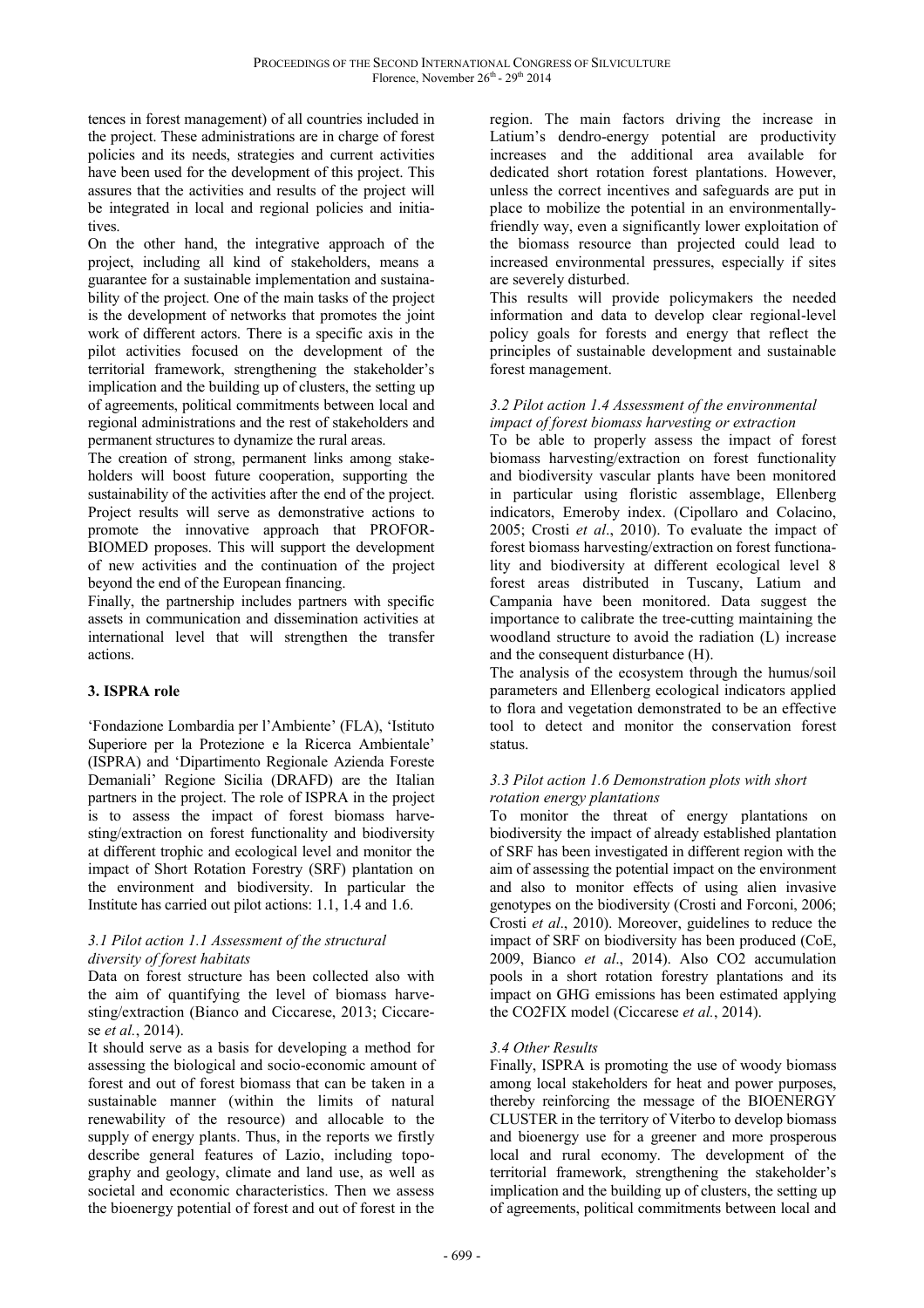regional administrations and the rest of stakeholders and permanent structures dynamize the rural areas.

The creation of strong, permanent links among stakeholders will boost future cooperation, supporting the sustainability of the activities after the end of the project. ISPRA also produced the position paper titled FAVOURING THE CASCADE USE OF WOOD FOREST PRODUCTS, about cascading use of wood as stated in the EU Forest Strategy (EC, 2013).

The "cascade" principle implies the use of wood material according to a priority based on the added value that can be potentially generated, so raw material from the forests should be preferably used for building, furniture and other products with long life span, while bioenergy should preferably derive from the use of waste wood, wood residues or recycled products.

The energy use of wood (after recycling opportunities to produce other products have been exhausted) is thus considered as the least valuable option among several uses.

Dissemination of results has been achieved making documentary videos:

- FORESTE DI ITALIA (http://www.youtube.com/watch ?v=ttqZAqnzsKU)

- FOREST, WOOD, ENERGY - A FILIÈRE

(http://www.isprambiente.gov.it/it/documentariispra/docu mentari).

Message of the videos is about the possibility of stocking the wood for months, even years if necessary, and reuse it later on; this is not possible with other renewable energy sources, such as solar or wind. That's why biomass is a very interesting source with a considerable potential.

In this framework PROFORBIOMED project was intended to evaluate the potential of this sustainable and renewable energy source in the Mediterranean countries, where the supply chain that involves first of all the management of the woods, then the management of the fuel and of the energy plant, is less developed than in central and northern Europe countries.



Figure 1. PROFORBIOMED involves 18 partners from 6 countries and 16 MED regions. Figura 1. PROFORBIOMED coinvolge 18 partner da 6 paesi e 16 regioni MED.

#### **RIASSUNTO**

### **Il ruolo di ISPRA nel progetto PROFORBIOMED**

La Regione Murcia e 18 diversi istituti ed enti di ricerca appartenenti a sei diversi paesi del bacino del Mediterraneo hanno presentato nell'ambito del programma MED denominato "*Improving of the energy efficiency and promotion of renewable energy sources*" la proposta

### di progetto PROFORBIOMED "*PROmotion of residual FORestry BIOmass of the MEDiterranean basin*".

Lo scopo principale del progetto è promuovere le energie rinnovabili nelle zone rurali attraverso lo sviluppo di strategie integrate per un utilizzo sostenibile della biomassa forestale come fonte di energia rinnovabile, migliorando i sistemi di gestione forestale, recuperando il potenziale della biomassa forestale e sviluppando nuove opportunità per una migliore *governance*. Il progetto si sviluppa attraverso azioni pilota che rafforzano la